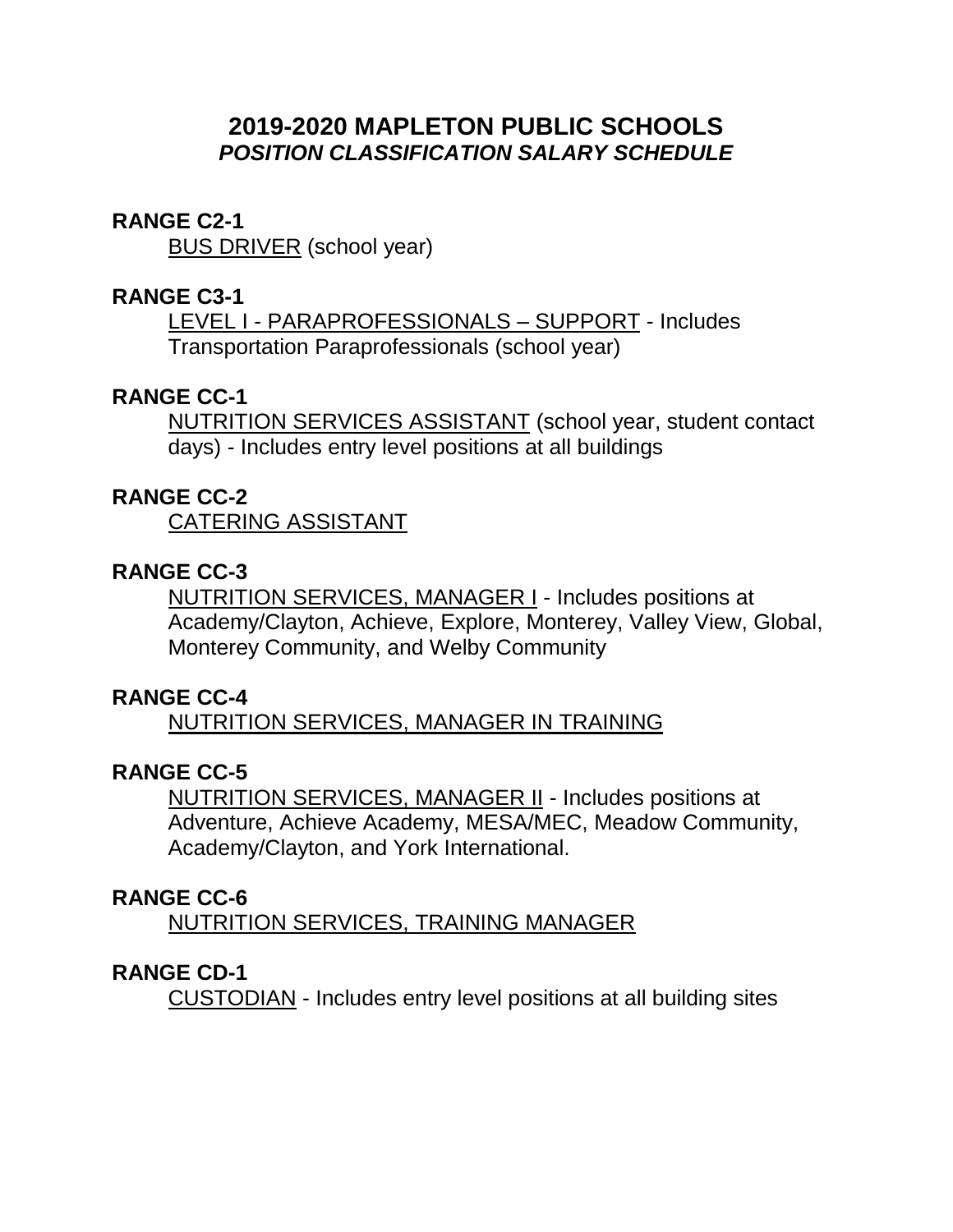## **RANGE C10-1**

LEVEL II - PARAPROFESSIONALS – INSTRUCTIONAL - Includes Title I, Bilingual, Classroom, Special Education, Computer Technology and Library/Media

*Must have AA Degree, completed two years of college (48 credit hours), or have passed State Approved Assessment Exam.* 

## **RANGE C10-2**

BUS DRIVER TRAINER CERTIFIED OCCUPATIONAL THERAPY ASSISTANT GROUP LEADERS - PRESCHOOL LICENSED INSTRUCTIONAL PARAPROFESSIONALS TRANSPORTATION SCHEDULER/DISPATCH

## **RANGE C10-3**

LUNCH DUTY PARAPROFESSIONAL

## **RANGE C10-4**

CENTER BASED SPECIAL EDUCATION PARAPROFESSIONAL HEALTH ASSISTANT OFFICE CLERK

## **RANGE C10-5**

BACHELOR'S DEGREE PARAPROFESSIONAL

## **RANGE C4-1**

CAMPUS SUPERVISOR

## **RANGE C6-1**

SCHOOL SECRETARY – 215 DAYS

## **RANGE C7-1**

SCHOOL SECRETARY - 220 DAYS

## **RANGE C9-1**

SECRETARY/RECEPTIONIST

## **RANGE C9-3**

WAREHOUSE WORKER I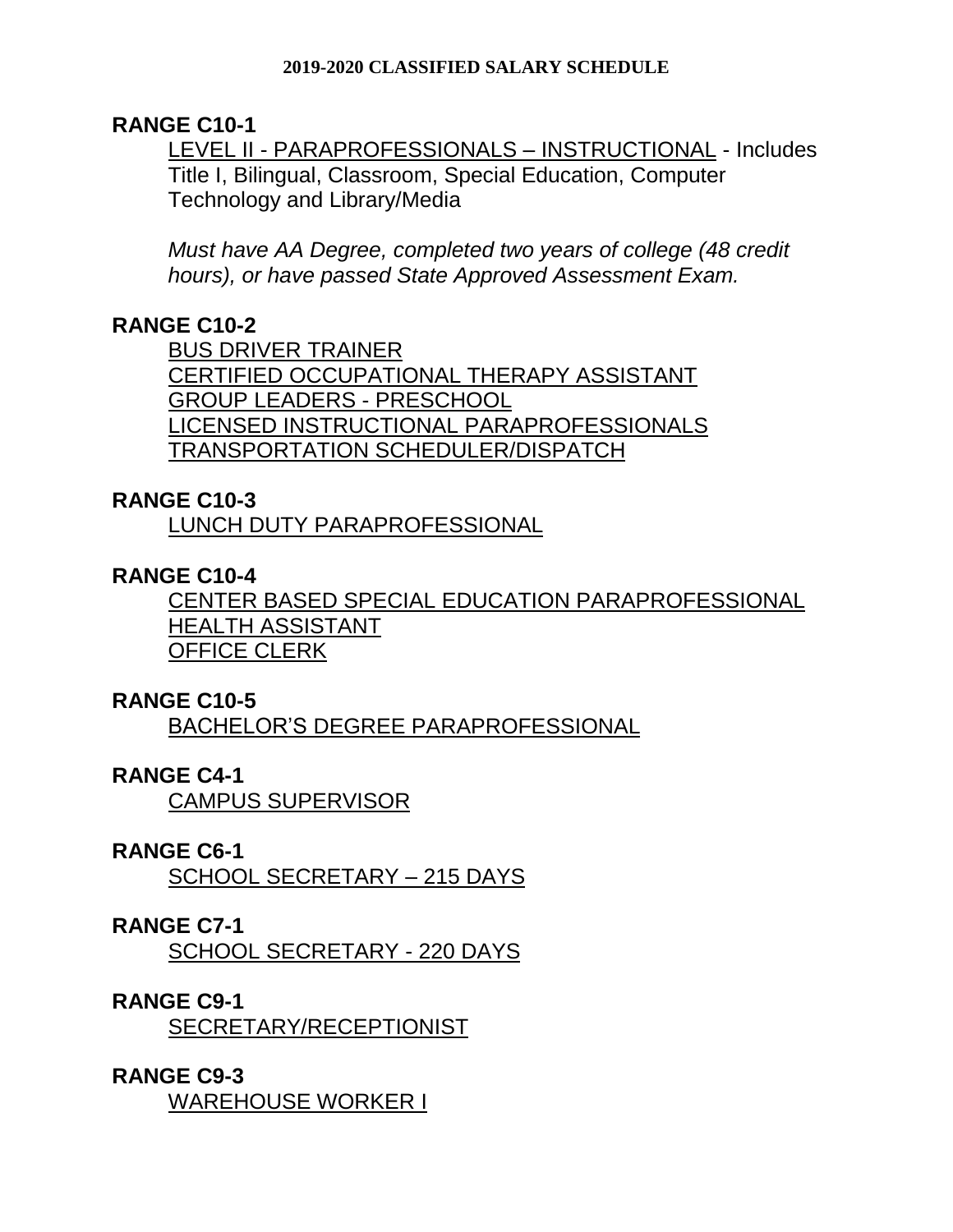# **RANGE C9-4**

MEDIA/RECORDS CLERK PAYROLL CLERK

# **RANGE C9-5**

ASSISTANT LEAD CUSTODIAN - Includes Skyview Campus LEAD CUSTODIAN I - Includes positions at Explore Elementary, Clayton, Meadow Community, Monterey Community, Valley View, Welby Community, and Administration Building MAINTENANCE I NUTRITION SERVICES/WAREHOUSE WORKER

# **RANGE C9-6**

ACCOUNTING TECHNICIAN SPECIAL EDUCATION INFORMATION TECHNICIAN SUBSTITUTE COORDINATOR & ADMINISTRATION RECEPTION

# **RANGE C9-7**

APPRENTICE MECHANIC BUYER TECHNICIAN DISTRICT-WIDE NIGHT SECURITY GUARD LEAD CUSTODIAN II - Includes Achieve, Academy, and Adventure **Elementary** MAINTENANCE II - Includes Grounds and Maintenance WAREHOUSE FOREMAN

## **RANGE C9-8**

DEPARTMENT SECRETARY FACILITIES COORDINATOR IT SPECIALIST I LEAD CUSTODIAN III - Includes Skyview Campus Night, York International, and Global MEDICAID COORDINATOR TRANSPORTATION DISPATCH/OFFICE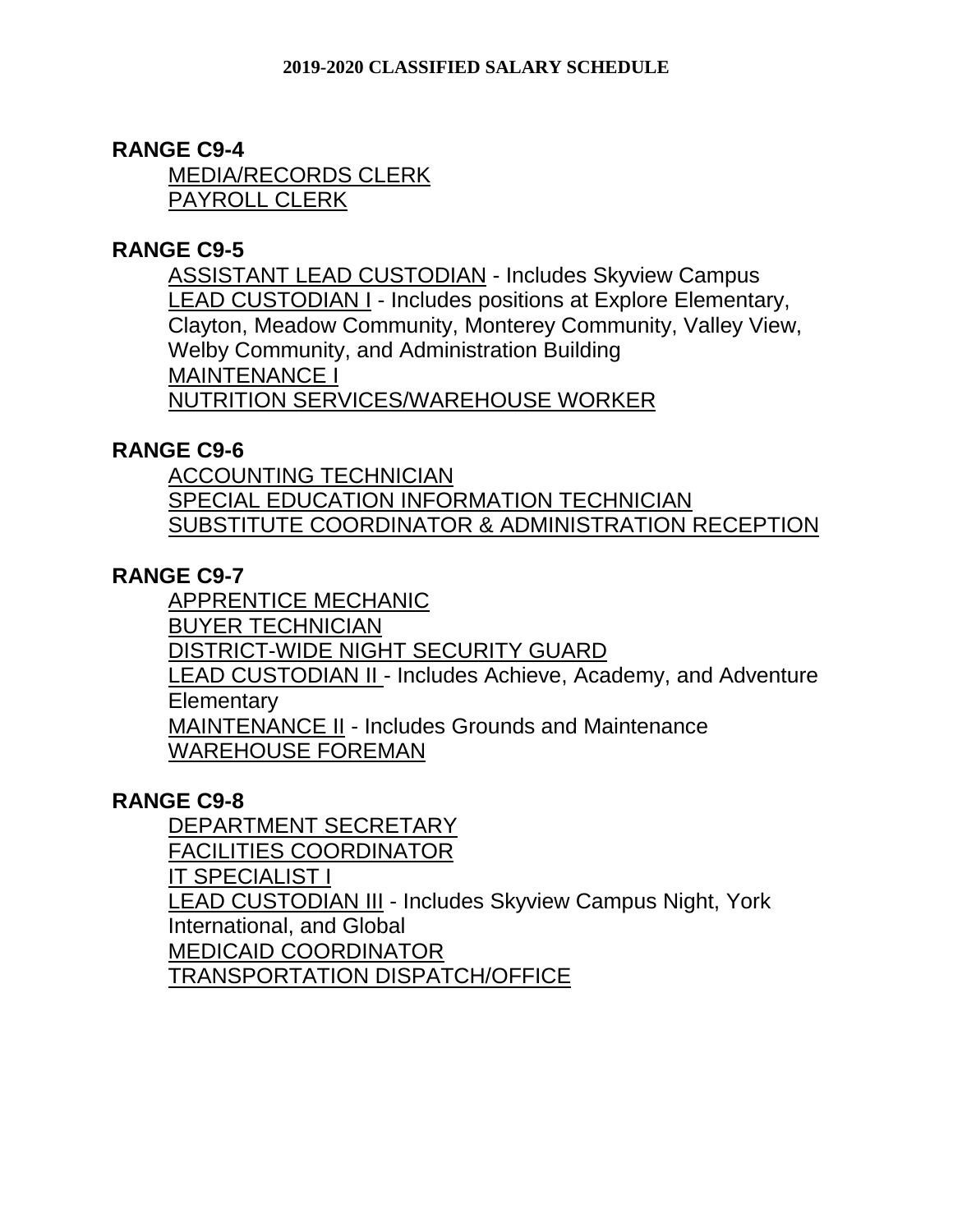**RANGE CO-1**

LEAD CUSTODIAN I $V$  – Includes Skyview Campus Day</u> **MECHANIC** PAYROLL TECHNICIAN

## **RANGE CO-2**

ACCOUNTING SPECIALIST APPLICATION SPECIALIST EXECUTIVE SECRETARY SERVICE SUPPORT TECHNICIAN TRANSPORTATION OFFICE MANAGER

### **RANGE CO-3**

LEAD BUS DRIVER TRAINER

LEAD MECHANIC

MAINTENANCE III - Includes Master Plumber, HVAC Technician, Alarms/HVAC Technician, Fabrication Specialist, and Electrical **Technician** 

### **RANGE CO-5**

AT-RISK STUDENT OPPORTUNITY ADVOCATE BENEFITS SPECIALIST FLEET MANAGER HUMAN RESOURCES GENERALIST NETWORK SUPPORT SPECIALIST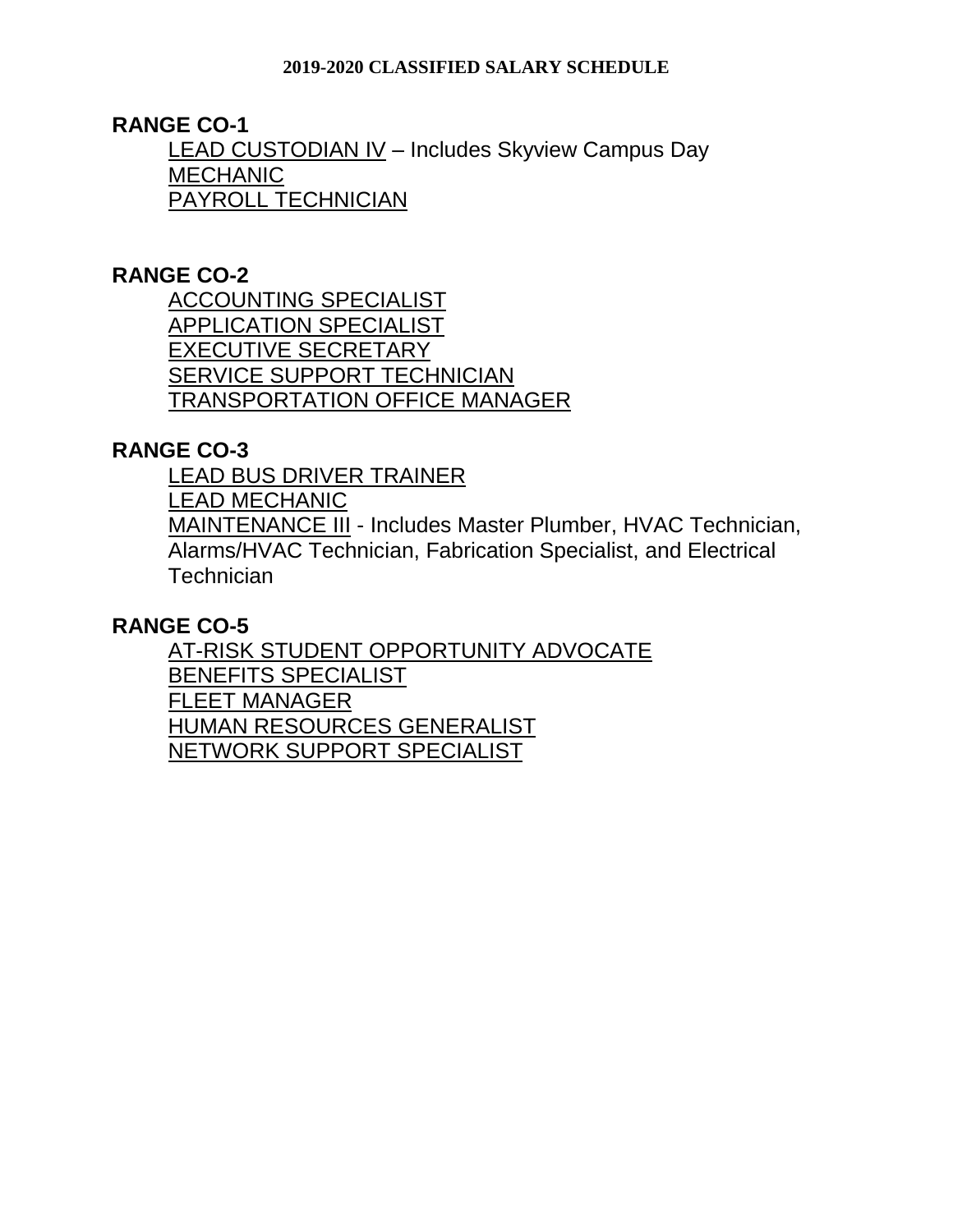# **2019-2020 MAPLETON PUBLIC SCHOOLS** *CLASSIFIED EXEMPT SALARY SCHEDULE*

## **RANGE EO-3**

PURCHASING SPECIALIST

## **RANGE EO-5**

ACCOUNTANT BOND ACCOUNTANT BUDGET ANALYST COORDINATOR, STUDENT INTERVENTION (190 Days) GRANT ACCOUNTANT GRANT WRITER/COMMUNICATION SPECIALIST MULTI-MEDIA SPECIALIST NUTRITION SERVICES FIELD SUPERVISOR

## **RANGE EO-6**

EXECUTIVE ASST., BOARD AND SUPERINTENDENT HUMAN RESOURCES MANAGER NETWORK ADMINISTRATOR PAYROLL SUPERVISOR

## **RANGE EO-7**

APPLICATIONS ANALYST DATABASE ANALYST MAINTENANCE/FACILITIES SUPERVISOR PURCHASING/ASSET MANAGER TECHNOLOGY SUPERVISOR/DEPARTMENT MANAGER

## **RANGE EO-8**

NETWORK SECURITY ENGINEER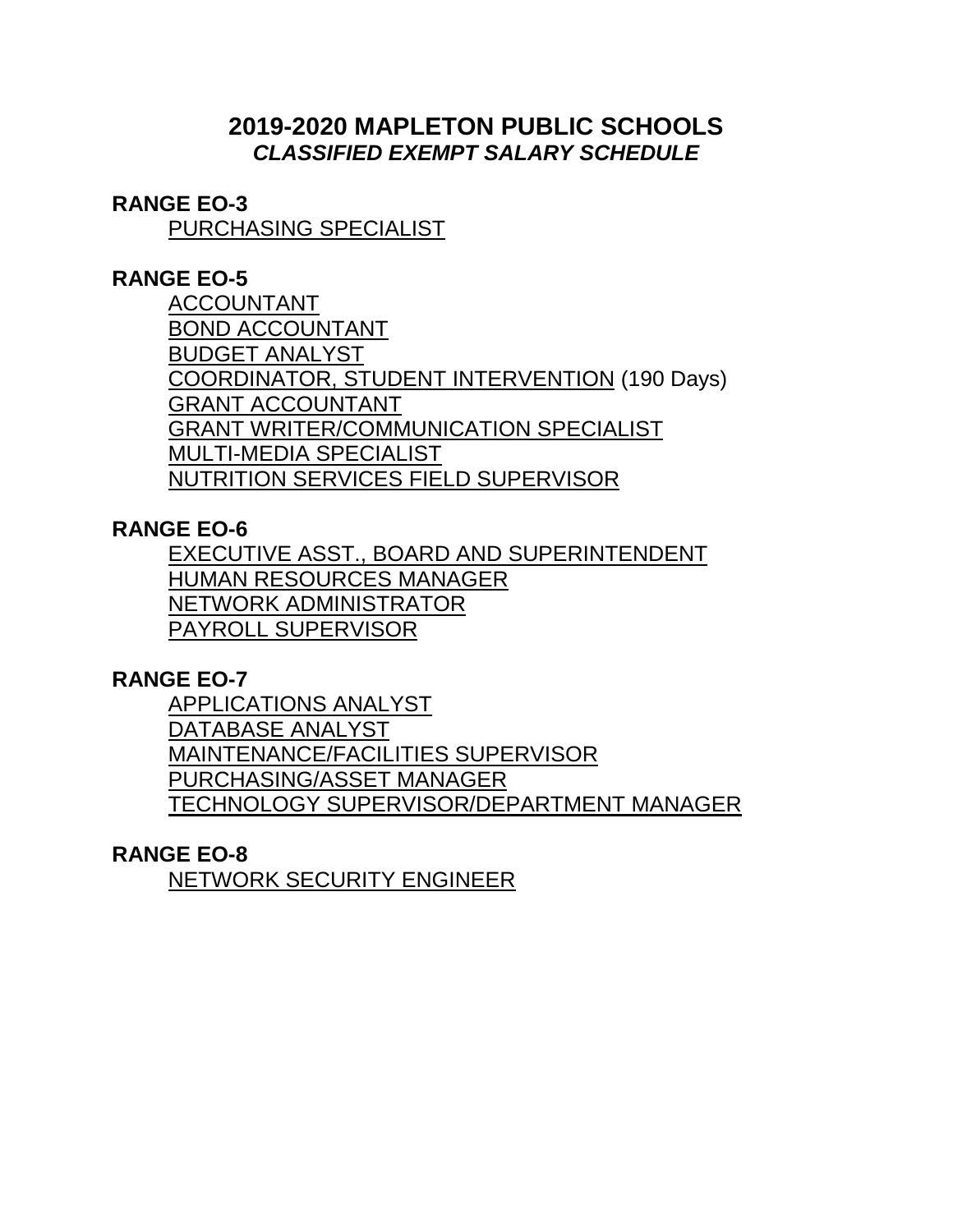| Days<br>Range           | Hrs | Rate            |                    | Step 1      |                    | Step 2    |   | Step 3      | Step 4      |            | Step 5          |                     | Step 6    | Step 7                      |          | Step 8    |               | Step 9    |              | Step 10   |         | Step 11         |      | Step 12   |     | Step 13        |      | Step 14     |
|-------------------------|-----|-----------------|--------------------|-------------|--------------------|-----------|---|-------------|-------------|------------|-----------------|---------------------|-----------|-----------------------------|----------|-----------|---------------|-----------|--------------|-----------|---------|-----------------|------|-----------|-----|----------------|------|-------------|
| 181<br>$C2-1$           |     | 5 Annual        | Ŝ.                 | 16.186.00   | $\mathsf{\hat{S}}$ | 16,766.00 |   | \$17,345.00 | \$17,914.00 |            | 18,495.00       |                     | 19,075.00 | ς<br>19.653.00              |          | 20.225.00 | Ś             | 20.814.00 |              | 21,396.00 |         | \$21.974.00     |      | 22.568.00 |     | 23.154.00      |      | 23.756.00   |
| <b>Bus Driver</b>       |     | Semi-Monthly    | - Ś                | 674.42      | ا \$               | 698.58    |   | 722.71      |             | 746.42     | 770.63          | - S                 | 794.79    | 818.88                      | <b>S</b> | 842.71    | l \$          | 867.25    |              | 891.50    |         | $915.58$ \$     |      | 940.33    |     | 964.75         | l \$ | 989.83      |
|                         |     | Daily           | Ŝ.                 | 89.43       | 5                  | 92.63     |   | 95.83       |             | 98.97      | 102.18<br>Ŝ.    |                     | 105.39    | 108.58                      | I S      | 111.74    | Ŝ.            | 114.99    |              | 118.21    |         | 121.40          | l S  | 124.69    |     | 127.92         | l S  | 131.25      |
|                         |     | Hourly          | Ŝ.                 | 17.89       |                    | 18.53     |   | 19.17       |             | 19.79      | 20.44           |                     | 21.08     | 21.72                       | <b>S</b> | 22.35     | Ś             | 23.00     |              | 23.64     |         | 24.28           |      | 24.94     |     | 25.58          |      | 26.25       |
| $C3-1$ 181              |     | 5 Annual        | $\mathsf{\hat{S}}$ | 12,488.00   | <sup>5</sup>       | 12,935.00 |   | 13,374.00   |             | 13,822.00  | \$14,240.00     | $\zeta$             | 14,698.00 | 15,145.00<br>ς.             | Ŝ.       | 15,584.00 | Ŝ.            | 16,021.00 | Ś            | 16,469.00 |         | $$16,898.00$ \$ |      | 17,353.00 | ς.  | ,804.00<br>17  | I S  | 18,268.00   |
| Transportation          |     | Semi-Monthly    | Ŝ.                 | 520.33      | l \$               | 538.96    |   | 557.25      |             | 575.92     | 593.33<br>-S    | -S                  | 612.42    | 631.04                      | -S       | 590.38    | <sup>\$</sup> | 606.96    |              | 686.21    |         | $640.17$ \$     |      | 640.17    |     | 640.17         | I \$ | 640.17      |
| Paraprofessionals       |     | Daily           | Ŝ.                 | 68.99       | l S                | 71.46     |   | 73.89       |             | 76.36      | 78.67<br>Ś      | - S                 | 81.20     | 83.67                       | <b>S</b> | 86.10     | \$            | 88.51     |              | 90.99     |         | $93.36$ \$      |      | 95.87     |     | 98.36          | l \$ | 100.93      |
|                         |     | Hourly          | \$                 | 13.80       |                    | 14.29     |   | 14.78       |             | 15.27      | 15.73<br>S      |                     | 16.24     | 16.73                       | IS.      | 17.22     | \$            | 17.70     |              | 18.20     |         | 18.67           | l S  | 19.17     |     | 19.67          | - S  | 20.19       |
| CC-1 174                |     | 3.5 Annual      | \$                 | 7,338.00    | $\mathsf{S}$       | 7,600.00  |   | 7,795.00    |             | 8,063.00   | 8,301.00        | $\breve{\varsigma}$ | 8,508.00  | ¢<br>8,751.00               | $\leq$   | 8,995.00  | <sup>\$</sup> | 9,239.00  | \$           | 9,470.00  | \$      | 9,726.00        | l \$ | 9,927.00  | \$  | 10,185.00      | I S  | 10,447.00   |
| Nutrition Asst.         |     | Semi-Monthly    | Ŝ.                 | $305.75$ \$ |                    | 316.67    |   | 324.79      |             | 335.96     | 345.88<br>.S    | - S                 | 354.50    | 364.63                      | l \$     | 374.79    | l \$          | 384.96    |              | 394.58    |         | $405.25$ \$     |      | 413.63    | ∣ < | $424.38$ \$    |      | 435.29      |
|                         |     | Daily           | Ŝ.                 | $42.17$ \$  |                    | 43.68     |   | 44.80       |             | $46.34$ \$ | $47.71$ \$      |                     | 48.90     | $50.29$ \$                  |          | 51.70     | l \$          | 53.10     |              | 54.43     | Ŝ.      | $55.90$ \$      |      | 57.05     | ۱Ś  | $58.53$ \$     |      | 60.04       |
|                         |     | Hourly          | Ŝ.                 | 12.05       |                    | 12.48     |   | 12.80       |             | 13.24      | 13.63           | ∫ <                 | 13.97     | 14.37                       | l \$     | 14.77     | Ś,            | 15.17     |              | 15.55     |         | 15.97           |      | 16.30     |     | 16.72          | I \$ | 17.15       |
| CC-2 174                |     | <b>8</b> Annual | \$.                | 20,581.00   | Ŝ.                 | 21,287.00 |   | 22,003.00   |             | 22,723.00  | 23,458.00<br>Ŝ. |                     | 24,193.00 | 24,880.00<br>ς.             |          | 25,631.00 | \$            | 26,380.00 |              | 27,083.00 | Ŝ.      | 27,805.00       |      | 28,555.00 | ς.  | 29,298.00      | IS.  | 30,059.00   |
| Catering Asst.          |     | Semi-Monthly    | Ŝ.                 | 857.54      | -Ś                 | 886.96    |   | 916.79      |             | 946.79     | 977.42<br>Ŝ.    | -Ś                  | 1,008.04  | Ŝ.<br>1,036.67              | S.       | 1,067.96  | Ŝ.            | 1,099.17  |              | 1,128.46  |         | $1,158.54$ \$   |      | 1,189.79  | Ś   | 1,220.75       | I \$ | 1,252.46    |
|                         |     | Daily           | Ŝ.                 | 118.28      | l \$               | 122.34    |   | 126.45      |             | 130.59     | 134.82<br>5 ا   | - S                 | 139.04    | $\hat{\varsigma}$<br>142.99 | S.       | 147.30    | Ŝ.            | 151.61    |              | 155.65    | $\zeta$ | 159.80          | l S  | 164.11    |     | 168.38         | l \$ | 172.75      |
|                         |     | Hourly          | Ŝ.                 | 14.79       |                    | 15.29     |   | 15.81       |             | 16.32      | 16.85           |                     | 17.38     | 17.87                       | l \$     | 18.41     | Ś             | 18.95     |              | 19.46     |         | 19.97           |      | 20.51     |     | 21.05          | l \$ | 21.59       |
| $CC-3$ 177              |     | <b>B</b> Annual | \$.                | 23,022.00   | Ŝ.                 | 23,847.00 |   | 24,674.00   |             | 25,480.00  | 26,307.00<br>Ŝ. | $\varsigma$         | 27,133.00 | 27,972.00<br>ς.             |          | 28,766.00 |               | 29,608.00 |              | 30,431.00 | Ŝ.      | 31,258.00       |      | 32,102.00 |     | 32.937.00      |      | \$33,792.00 |
| Nutrition               |     | Semi-Monthly    | Ŝ.                 | 959.25      | .\$                | 993.63    |   | 1,028.08    |             | 1,061.67   | 1,096.13<br>Ŝ.  | -S                  | 1,130.54  | Ś<br>1,165.50               | S.       | 1,198.58  | Ś             | 1,233.67  |              | 1,267.96  |         | 1,302.42        | l S  | 1,337.58  |     | 1,372.38       | I S  | 1,408.00    |
| MGR1                    |     | Daily           | Ŝ.                 | 130.07      | 15                 | 134.73    |   | 139.40      |             | 143.95     | 148.63<br>-\$   |                     | 153.29    | 158.03                      | <b>S</b> | 162.52    | . \$          | 167.28    |              | 171.93    |         | 176.60          | l S  | 181.37    |     | 186.08         | I\$  | 190.92      |
|                         |     | Hourly          | Ŝ.                 | 16.26       |                    | 16.84     |   | 17.43       |             | 17.99      | 18.58           | ∫ <                 | 19.16     | $19.75$ \$                  |          | 20.31     | Ŝ.            | 20.91     |              | 21.49     |         | 22.07           |      | 22.67     |     | $23.26$ \$     |      | 23.86       |
| CC-4 177                |     | <b>8</b> Annual | \$.                | 17,912.00   |                    | 18,563.00 |   | 19,016.00   | I S         | 19,682.00  | 20,262.00<br>Ŝ. | $\varsigma$         | 20,914.00 | 21,509.00<br>ς.             | S.       | 22,117.00 | Ŝ.            | 22,712.00 | ς            | 23,293.00 | Ŝ.      | 23,916.00       |      | 24,539.00 | ς   | 25.177.00      |      | \$25,831.00 |
| Nutrition               |     | Semi-Monthly    | Ŝ.                 | 746.33      |                    | 773.46    |   | 792.33      |             | 820.08     | 844.25          |                     | 871.42    | 896.21                      | -S       | 921.54    | Ŝ.            | 946.33    |              | 970.54    |         | 996.50          | l S  | 1,022.46  |     | 1,049.04       | I \$ | 1,076.29    |
| MIT                     |     | Daily           | Ŝ.                 | 101.20      | -Ś                 | 104.88    |   | 107.44      |             | 111.20     | 114.47<br>I \$  | - S                 | 118.16    | 121.52                      |          | 124.95    | <sup>\$</sup> | 128.32    |              | 131.60    |         | 135.12          | l S  | 138.64    |     | 142.24         | l \$ | 145.94      |
|                         |     | Annual          | Ŝ.                 | 12.65       |                    | 13.11     |   | 13.43       |             | 13.90      | 14.31           |                     | 14.77     | 15.19                       |          | 15.62     |               | 16.04     |              | 16.45     |         | 16.89           |      | 17.33     |     | 17.78          | l S  | 18.24       |
| CC-5 177                |     | <b>Annual</b>   | $\mathsf{\hat{S}}$ | 25.762.00   |                    | 26,681.00 |   | 27,568.00   |             | 28,502.00  | 29,390.00<br>S. | .S                  | 30.322.00 | 31.211.00<br>Ś              |          | 32,129.00 | Ś             | 33.031.00 |              | 33.949.00 | Ŝ.      | 34.868.00       |      | 35,810.00 |     | 36.741.00      |      | 37.696.00   |
| Nutrition               |     | Semi-Monthly    | Ŝ.                 | 1,073.42    | S.                 | 1,111.71  |   | 1,148.67    |             | 1,187.58   | 1,224.58<br>-S  | -S                  | 1,263.42  | -Ś<br>1,300.46              | IS.      | 1,338.71  | Ŝ.            | 1,376.29  | <sub>S</sub> | 1,414.54  | Ŝ.      | 1,452.83        | l S  | 1,492.08  | S   | 1.530.88       | I S  | 1,570.67    |
| MGR II                  |     | Daily           | Ŝ.                 | 145.55      | l \$               | 150.74    |   | 155.75      |             | 161.03     | 166.05<br>-\$   | - S                 | 171.31    | 176.33                      | <b>S</b> | 181.52    | \$            | 186.62    |              | 191.80    |         | 196.99          | l S  | 202.32    |     | 207.58         | l \$ | 212.97      |
|                         |     | Hourly          | Ŝ.                 | 18.19       |                    | 18.84     |   | 19.47       |             | 20.13      | 20.76           |                     | 21.41     | 22.04                       |          | 22.69     |               | 23.33     |              | 23.98     |         | 24.62           |      | 25.29     |     | 25.95          | I S  | 26.62       |
| CC-6 177                |     | 8 Annual        | \$.                | 27.615.00   |                    | 28,579.00 |   | 29,560.00   |             | 30,540.00  | 31,506.00<br>S. | $\varsigma$         | 32.470.00 | 33,466.00                   | S.       | 34,433.00 | Ŝ             | 35,398.00 |              | 36,393.00 | ς.      | 37.358.00       |      | 38,366.00 |     | 39.364.00      | I S  | 40,388.00   |
| <b>Training Manager</b> |     | Semi-Monthly    | Ŝ.                 | 1,150.63    | S.                 | 1,190.79  |   | 1,231.67    |             | 1,272.50   | \$<br>1,312.75  | -Ś                  | 1,352.92  | Ŝ.<br>1,394.42              | l S      | 1,434.71  | l \$          | 1,474.92  | <sub>S</sub> | 1,516.38  | Ŝ.      | $1,556.58$ \ \$ |      | 1,598.58  | Ŝ   | 1,640.17       | I \$ | 1,682.83    |
|                         |     | Daily           | Ŝ.                 | 156.02      | S.                 | 161.46    |   | 167.01      |             | 172.54     | 178.00<br>Ŝ.    |                     | 183.45    | 189.07                      | l S      | 194.54    | Ŝ.            | 199.99    |              | 205.61    | Ŝ       | 211.06          | l S  | 216.76    |     | $222.40$ \$    |      | 228.18      |
|                         |     | Hourly          | Ŝ.                 | 19.50       |                    | 20.18     |   | 20.88       |             | 21.57      | 22.25           |                     | 22.93     | 23.63                       |          | 24.32     | Ŝ             | 25.00     |              | 25.70     |         | 26.38           |      | 27.09     |     | 27.80          | l \$ | 28.52       |
| CD-1 260                |     | 8 Annual        | \$.                | 28.701.00   | S.                 | 29,736.00 | S | 30,724.00   | l S         | 31,759.00  | 32,745.00<br>S. | -S                  | 33,781.00 | 34,815.00<br>Ŝ              | S.       | 35,802.00 | Ŝ.            | 36,836.00 | $\mathsf{S}$ | 37,848.00 | Ŝ.      | 38,859.00       |      | 39,910.00 | ς   | $40.948.00$ \$ |      | 42.013.00   |
| Custodian               |     | Semi-Monthly    | Ŝ.                 | 1,195.88    | \$                 | 1,239.00  | s | 1,280.17    |             | 1,323.29   | 1,364.38<br>S.  | -Ś                  | 1,407.54  | Ŝ.<br>1,450.63              | <b>S</b> | 1,491.75  | ۱\$           | 1,534.83  |              | 1,577.00  | Ŝ.      | $1,619.13$ \$   |      | 1,662.92  | Ŝ   | 1,706.17       | I\$  | 1,750.54    |
|                         |     | Daily           |                    | 110.39      | -Ś                 | 114.37    |   | 118.17      |             | 122.15     | 125.94<br>-S    | - S                 | 129.93    | 133.90                      | -S       | 137.70    | Ŝ             | 141.68    |              | 145.57    |         | 149.46          | l S  | 153.50    |     | 157.49         | l \$ | 161.59      |
|                         |     | Hourly          |                    | 13.80       |                    | 14.30     |   | 14.77       |             | 15.27      | 15.74           | - S                 | 16.24     | $16.74$ \$                  |          | 17.21     |               | 17.71     |              | 18.20     |         | $18.68$ \$      |      | 19.19     | -Ś  | $19.69$ \$     |      | 20.20       |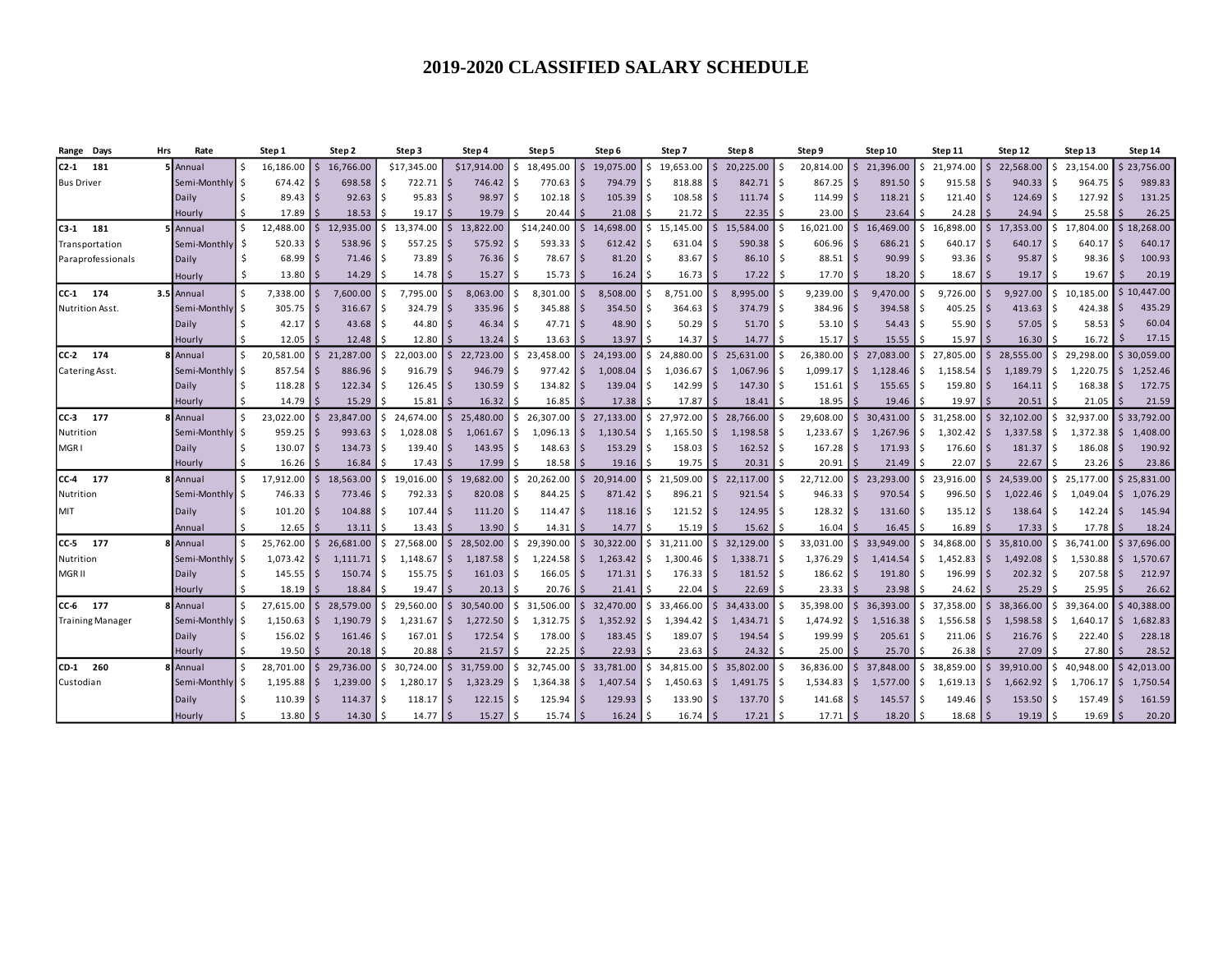| Days<br>Hrs<br>Range       | Rate            |     | Step 1      |              | Step 2      |    | Step 3      | Step 4      |     | Step 5      |             | Step 6      |      | Step 7      |               | Step 8      |            | Step 9      |              | Step 10     |     | Step 11       |      | Step 12     |      | Step 13       |              | Step 14     |
|----------------------------|-----------------|-----|-------------|--------------|-------------|----|-------------|-------------|-----|-------------|-------------|-------------|------|-------------|---------------|-------------|------------|-------------|--------------|-------------|-----|---------------|------|-------------|------|---------------|--------------|-------------|
| C10-1 184                  | 6 Annual        | Ŝ.  | 15.231.00   |              | 15,778.00   |    | 16.311.00   | 16,856.00   |     | 17,379.00   | Ś           | 17,925.00   |      | 18.484.00   |               | 19,006.00   | Ś          | 19,552.00   |              | 20,087.00   | ς.  | 20,620.00     |      | 21,176.00   |      | 21,726.00     |              | 22,292.00   |
| Para - Inst.               | Semi-Monthly    | Ŝ.  | 634.63      |              | 657.42      |    | 679.63      | 702.33      | -S  | 724.13      | - S         | 746.88      |      | 770.17      | l \$          | 791.92      | \$         | 814.67      |              | 836.96      |     | 859.17        | l S  | 882.33      |      | 905.25        | l \$         | 928.83      |
| Special Ed.                | Daily           | Ŝ.  | 82.78       | l S          | 85.75       |    | 88.65       | 91.61       | .S  | 94.45       | -S          | 97.42       |      | 100.46      | -Ś            | 103.29      | Ŝ          | 106.26      | .S           | 109.17      |     | 112.07        | l S  | 115.09      |      | 118.08        | l \$         | 121.15      |
| Preschool                  | Hourly          |     | 13.80       |              | 14.29       |    | 14.77       | 15.27       |     | 15.74       |             | 16.24       |      | 16.74       |               | 17.22       |            | 17.71       |              | 18.19       |     | 18.68         |      | 19.18       |      | 19.68         |              | 20.19       |
| C10-2 190/260              | 8 Annual        | \$. | 29,625.00   |              | 30,678.00   |    | 31,747.00   | 32,785.00   | Ŝ.  | 33,820.00   | Ŝ.          | 34,873.00   |      | 35,909.00   |               | 36,977.00   | Ś          | 37,997.00   |              | 39,066.00   | ς.  | 40.104.00     |      | 41,186.00   |      | 42,256.00     | I \$         | 43,355.00   |
| Group Ldr, Bus Driver Trnr | Semi-Monthly    | Ŝ.  | 1.234.38    | <sup>5</sup> | 1,278.25    |    | 1,322.79    | 1.366.04    | .s  | 1.409.17    | -Ś          | 1.453.04    | Ŝ.   | 1.496.21    | S.            | 1.540.71    | Ŝ.         | 1.583.21    | Ś            | 1.627.75    | Ŝ.  | 1.671.00      | l S  | 1,716.08    | ۱\$  | 1,760.67      | I \$         | 1,806.46    |
| Trans. Schedule/Dispatch   | Daily           | Ŝ.  | 155.92      | .\$          | 161.46      |    | 167.09      | 172.55      | -S  | 178.00      | - S         | 183.54      |      | 188.99      | -Ś            | 194.62      | Ŝ.         | 199.98      |              | 205.61      | Ŝ.  | 211.07        | l S  | 216.77      |      | 222.40        | l \$         | 228.18      |
| Licensed Inst. Para        | Hourly          | Ŝ.  | 19.49       |              | 20.18       |    | 20.89       | 21.57       |     | 22.25       |             | 22.94       |      | 23.62       |               | 24.33       | Ś          | 25.00       |              | 25.70       |     | 26.38         |      | 27.10       |      | 27.80         |              | 28.52       |
| C10-3 184                  | Annual          | \$. | 6,652.00    |              | 6,889.00    |    | 7,066.00    | 7,308.00    |     | 7,524.00    | .S          | 7,711.00    |      | 7,932.00    |               | 8,153.00    | Ś          | 8,374.00    |              | 8,584.00    |     | 8,815.00      |      | 8,998.00    |      | 9,229.00      | <b>S</b>     | 9,467.00    |
| Lunch Duty                 | Semi-Monthly    | Ŝ.  | 277.17      | -S           | 287.04      |    | 294.42      | 304.50      | -S  | 313.50      | - S         | 321.29      |      | 330.50      | -S            | 339.71      | Ŝ.         | 348.92      |              | 357.67      | Ŝ.  | $367.29$ S    |      | 374.92      |      | 384.54        | l \$         | 394.46      |
| Paraprofessional           | Daily           | Ŝ.  | 36.15       | Ŝ            | 37.44       |    | 38.40       | 39.72       |     | 40.89       |             | 41.91       |      | 43.11       |               | 44.31       | Ŝ.         | 45.51       |              | 46.65       |     | $47.91$ \$    |      | 48.90       |      | 50.16         | l \$         | 51.45       |
|                            | Hourly          | Ŝ.  | 12.05       |              | 12.48       |    | 12.80       | 13.24       |     | 13.63       |             | 13.97       |      | 14.37       |               | 14.77       | Ś          | 15.17       |              | 15.55       |     | 15.97         |      | 16.30       |      | 16.72         | Ŝ.           | 17.15       |
| C10-4 184                  | <b>5</b> Annual | \$. | 16,322.00   |              | 16,882.00   |    | 17,452.00   | 18,022.00   | Ŝ.  | 18,605.00   | Ŝ.          | 19,187.00   | Ś    | 19,733.00   | <sup>\$</sup> | 20,329.00   | Ś          | 20,923.00   | \$.          | 21,482.00   |     | \$22,052.00   | l S  | 22,647.00   | Ś    | 23,236.00     | I S          | 23,840.00   |
| Center Based               | Semi-Monthly    | Ŝ.  | 680.08      | l S          | 703.42      |    | 727.17      | 750.92      | -S  | 775.21      | - S         | 799.46      |      | 822.21      | l S           | 847.04      | Ŝ.         | 871.79      | <sub>S</sub> | 895.08      |     | $918.83$ \$   |      | 943.63      | l S  | 968.17        | l \$         | 993.33      |
| Special Needs Para         | Daily           | Ŝ.  | 88.71       | -Ś           | 91.75       |    | 94.85       | 97.95       | -S  | 101.11      | - S         | 104.28      |      | 107.24      | l S           | 110.48      | Ś.         | 113.71      | .S           | 116.75      | Ŝ.  | $119.85$ \$   |      | 123.08      | -S   | 126.28        | l \$         | 129.57      |
| Health, Office Clerk       | Hourly          | Ŝ.  | 14.78       |              | 15.29       |    | 15.81       | 16.32       |     | 16.85       |             | 17.38       |      | 17.87       |               | 18.41       | Ś          | 18.95       |              | 19.46       |     | 19.97         |      | 20.51       |      | 21.05         | -Ś           | 21.59       |
| C10-5 184                  | 6 Annual        | Ŝ.  | 20.087.00   | \$.          | 20,813.00   | Ś. | 21,506.00   | \$22,221.00 | Ŝ.  | 22,925.00   | -Ś          | 23,642.00   | Ś    | 24.345.00   |               | 25,049.00   | Ŝ.         | 25,766.00   | ς            | 26,469.00   |     | \$27.187.00   |      | 27.920.00   | Ŝ.   | 28.646.00     | I S          | 29.390.00   |
| <b>BA Degree Para</b>      | Semi-Monthly    | Ŝ.  | 836.96      | -Ś           | 867.21      |    | 896.08      | 925.88      | -S  | 955.21      | l \$        | 985.08      | Ŝ.   | 1,014.38    | <b>S</b>      | 1,043.71    | l \$       | 1,073.58    | Ś            | 1,102.88    | ς.  | $1,132.79$ \$ |      | 1,163.33    | l \$ | $1,193.58$ \$ |              | 1,224.58    |
|                            | Daily           | Ŝ.  | 109.17      | IS.          | 113.11      |    | 116.88      | 120.77      | -Ś  | 124.59      | - S         | 128.49      |      | 132.31      | S.            | 136.14      | Ŝ.         | 140.03      |              | 143.85      | \$  | $147.76$ \$   |      | 151.74      | ١s   | 155.68        | l \$         | 159.73      |
|                            | Hourly          | Ŝ.  | 18.19       |              | 18.85       |    | 19.48       | 20.13       |     | 20.77       |             | 21.41       |      | 22.05       | $\leq$        | 22.69       |            | 23.34       |              | 23.98       |     | 24.63         |      | 25.29       |      | 25.95         | <b>S</b>     | 26.62       |
| C4-1 184                   | 8 Annual        | \$. | 25.369.00   |              | 26,270.00   | ς. | 27.171.00   | 28,071.00   |     | \$28,973.00 | $\varsigma$ | 29,873.00   | ς.   | 30,772.00   |               | 31,675.00   | \$         | 32.571.00   |              | 33,474.00   |     | \$34,375.00   |      | 35,303.00   | ς.   | 36.221.00     | -S           | 37,162.00   |
| Campus                     | Semi-Monthly    | Ŝ.  | 1.057.04    | Ŝ.           | 1.094.58    | Ś. | 1.132.13    | 1.169.63    | -S  | 1.207.21    | -Ś          | 1.244.71    | Ŝ.   | 1.282.17    | S.            | 1.319.79    | Ŝ.         | 1.357.13    | Ŝ.           | 1.394.75    | Ŝ.  | $1.432.29$ \$ |      | 1.470.96    | Ŝ.   | 1.509.21      | I \$         | 1,548.42    |
| Supervisor                 | Daily           | Ŝ.  | 137.88      | Ŝ.           | 142.77      |    | 147.67      | 152.56      | S.  | 157.46      | - S         | 162.35      | Š.   | 167.24      | S.            | 172.15      | Ŝ.         | 177.02      |              | 181.92      | Ŝ.  | $186.82$ \$   |      | 191.86      |      | $196.85$ \$   |              | 201.97      |
|                            | Hourly          | Ŝ.  | 17.23       |              | 17.85       |    | 18.46       | 19.07       |     | 19.68       |             | 20.29       |      | 20.90       | Ŝ.            | 21.52       | Ś          | 22.13       |              | 22.74       |     | 23.35         |      | 23.98       |      | 24.61         | <b>S</b>     | 25.25       |
| $C6-1$ 215                 | 8 Annual        | \$. | 33.539.00   |              | 34,724.00   | ς. | 35,907.00   | 37,088.00   | Ŝ.  | 38,274.00   | Ŝ.          | 39,457.00   | \$   | 40,637.00   |               | 41,825.00   | \$         | 43,009.00   |              | 44.191.00   | Ŝ.  | 45,377.00     |      | 46,603.00   | S.   | 47,815.00     |              | 49,058.00   |
| <b>School Secretaries</b>  | Semi-Monthly    | Ŝ.  | 1.397.46    | l \$         | 1.446.83    | Ś. | 1,496.13    | 1.545.33    | ۱Ś. | 1.594.75    | l \$        | 1.644.04    | Ŝ.   | 1,693.21    | S.            | 1,742.71    | Ŝ.         | 1.792.04    | Ś            | 1.841.29    | \$. | $1.890.71$ \$ |      | 1.941.79    | l \$ | 1.992.29      | I \$         | 2,044.08    |
| K-5, K-8                   | Daily           | Ŝ.  | 156.00      | Ŝ.           | 161.51      |    | 167.01      | 172.50      | -Ś  | 178.02      | - S         | 183.52      | - \$ | 189.01      | S.            | 194.53      | $\cdot$ \$ | 200.04      |              | 205.54      | \$  | $211.06$ \$   |      | 216.76      |      | 222.40        | -\$          | 228.18      |
|                            | Hourly          |     | 19.50       |              | 20.19       |    | 20.88       | 21.56       |     | 22.25       |             | 22.94       |      | 23.63       |               | 24.32       | Ś          | 25.01       |              | 25.69       |     | 26.38         |      | 27.09       |      | $27.80$ \$    |              | 28.52       |
| $C7-1$ 220                 | 8 Annual        |     | \$34,318.00 |              | \$35,530.00 | ς. | 36,743.00   | 37,952.00   | S.  | 39,164.00   | -S          | 40,375.00   | ς.   | 41,582.00   |               | 42,798.00   | \$         | 44,010.00   |              | 45,218.00   | \$  | 46,433.00     |      | 47,686.00   | ς.   | 48.927.00     | I S          | 50,199.00   |
| <b>School Secretaries</b>  | Semi-Monthly    | Ŝ.  | 1,429.92    | Ŝ.           | 1,480.42    |    | 1,530.96    | 1,581.33    | \$  | 1,631.83    | -Ś          | 1,682.29    | \$   | 1,732.58    | S.            | 1,783.25    | Ŝ.         | 1,833.75    | \$           | 1,884.08    |     | $1,934.71$ \$ |      | 1,986.92    |      | 2,038.63      | $\mathsf{S}$ | 2,091.63    |
| K-12, 6-12, 9-12           | Daily           | Ŝ.  | 155.99      |              | 161.50      |    | 167.01      | 172.51      | .s  | 178.02      |             | 183.52      |      | 189.01      | -S            | 194.54      | Ś          | 200.05      |              | 205.54      |     | 211.06        | l S  | 216.75      |      | 222.40        | l \$         | 228.18      |
|                            | Hourly          | Ŝ.  | 19.50       |              | 20.19       |    | 20.88       | 21.56       |     | 22.25       |             | 22.94       |      | 23.63       |               | 24.32       | \$         | 25.01       |              | 25.69       |     | 26.38         |      | 27.09       |      | 27.80         | I Ś          | 28.52       |
| $C9-1$ 260                 | <b>Annual</b>   |     | \$32,370.00 |              | \$33,551.00 |    | \$34,653.00 | \$35,831.00 |     | \$36,959.00 |             | \$38,113.00 |      | \$39,241.00 |               | \$40,420.00 |            | \$41,574.00 |              | \$42,701.00 |     | \$43,828.00   |      | \$45,011.00 |      | \$46,182.00   |              | \$47,382.00 |
| Secretary/Receptionist     | Semi-Monthly    | Ŝ.  | 1,348.75    | \$           | 1,397.96    | Ś. | 1,443.88    | 1,492.96    | \$  | 1,539.96    | -S          | 1,588.04    | Ŝ.   | 1,635.04    | S.            | 1,684.17    | \$         | 1,732.25    | Ŝ.           | 1,779.21    | Ŝ.  | 1,826.17      | l \$ | 1,875.46    | Ŝ.   | 1,924.25      | I \$         | 1,974.25    |
|                            | Daily           |     | 124.50      | -Ś           | 129.04      |    | 133.28      | 137.81      | -S  | 142.15      | - S         | 146.59      | Ŝ    | 150.93      | -S            | 155.46      | Ś.         | 159.90      |              | 164.23      | Ŝ   | 168.57        | l S  | 173.12      | l S  | 177.62        | l \$         | 182.24      |
|                            | Hourly          |     | 15.56       | -Ś           | 16.13       |    | 16.66       | 17.23       |     | 17.77       | -Ś          | 18.32       |      | $18.87$ \$  |               | 19.43       | Ś          | 19.99       |              | 20.53       |     | 21.07         |      | 21.64       |      | $22.20$ \$    |              | 22.78       |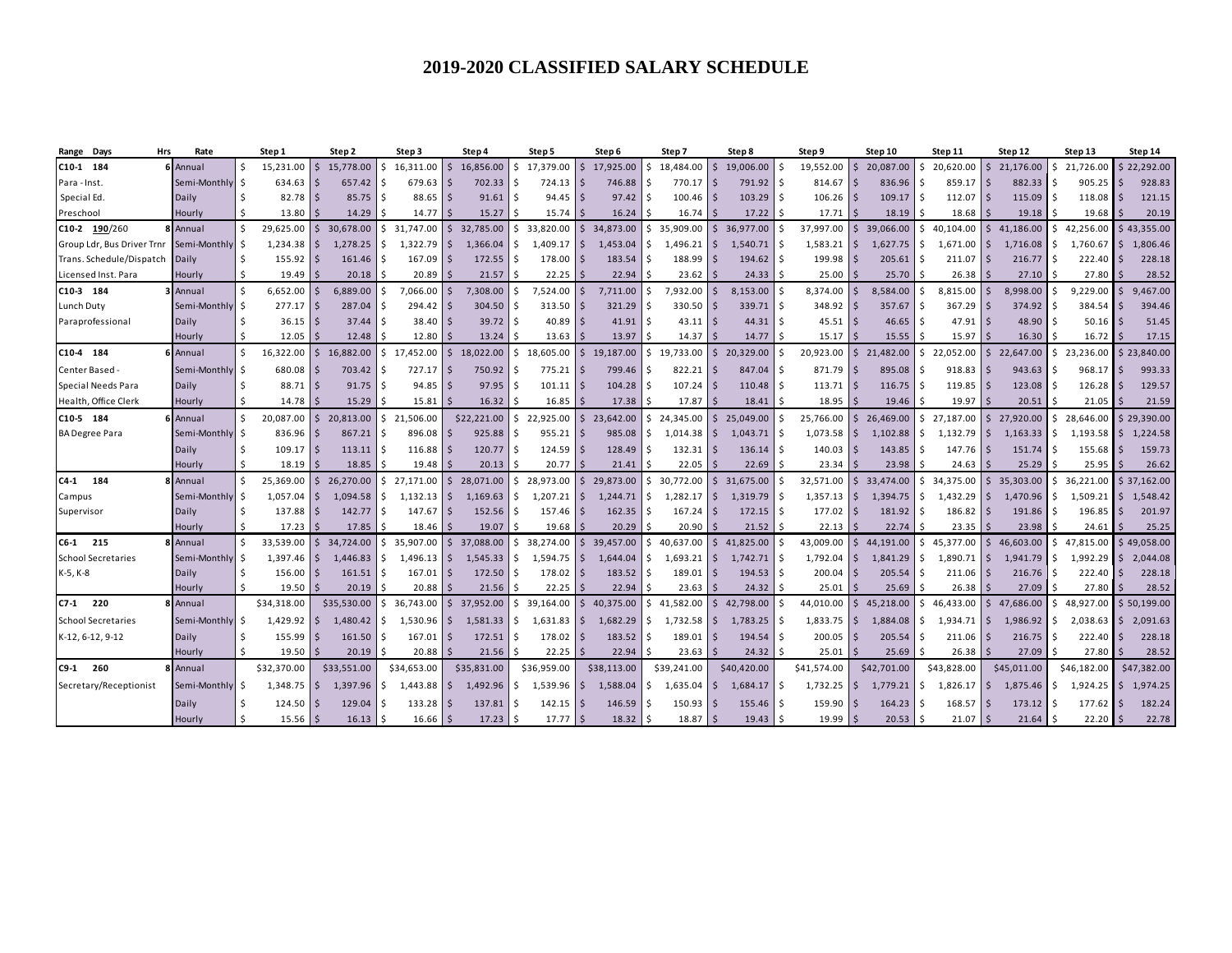| Days<br>Hrs<br>Range                      | Rate                    |          | Step 1             | Step 2                     |       | Step 3                   | Step 4               |          | Step 5                | Step 6             |                 | Step 7                  |                | Step 8                |    | Step 9             |               | Step 10            |    | Step 11            |     | Step 12            |            | Step 13            | Step 14                         |                 |
|-------------------------------------------|-------------------------|----------|--------------------|----------------------------|-------|--------------------------|----------------------|----------|-----------------------|--------------------|-----------------|-------------------------|----------------|-----------------------|----|--------------------|---------------|--------------------|----|--------------------|-----|--------------------|------------|--------------------|---------------------------------|-----------------|
| 260<br>C9-3                               | 8 Annual                | \$.      | 30,726.00          | 31,811.00<br>$\zeta$       |       | Ś.<br>32,891.00          | 33,971.00<br>Ŝ.      | Ŝ.       | 35,054.00             | Ŝ.                 | 36,137.00       | Ś<br>37,217.00          |                | 38,296.00             | \$ | 39,382.00          | $\zeta$       | 40,460.00          |    | \$41,542.00        |     | 42,663.00          | Ŝ.         | 43,773.00          | 44,911.00<br>$\mathsf{\hat{S}}$ |                 |
| Warehouse Worker I                        | Semi-Monthly            | \$       | 1,280.25           | \$<br>1,325.46             |       | Ś.<br>1,370.46           | - Ś<br>1,415.46      | \$       | 1,460.58              | -\$                | 1,505.71        | Ś.<br>1,550.71          | S.             | 1,595.67              | \$ | 1,640.92           | \$.           | 1,685.83           | Ś  | 1,730.92           | l S | $1,777.63$ \$      |            | 1,823.88           | $\zeta$<br>1,871.29             |                 |
|                                           | Daily                   | \$       | 118.18             | Ŝ.<br>122.35               |       | 126.50<br>Ŝ              | 130.66               | -Ś       | 134.82                | -Ś                 | 138.99          | Ś.<br>143.14            | 5              | 147.29                | \$ | 151.47             | Ś             | 155.62             |    | 159.78             |     | 164.09             | l S        | 168.36             | -Ś                              | 172.73          |
|                                           | Hourly                  | \$.      | 14.77              |                            | 15.29 | 15.81                    | 16.33                |          | 16.85                 |                    | 17.37           | 17.89                   |                | 18.41                 |    | 18.93              |               | 19.45              |    | 19.97              |     | 20.51              |            | 21.04              | \$                              | 21.59           |
| C9-4<br>260                               | 8 Annual                | Ś        | 32,376.00          | 33,532.00<br>\$.           |       | 34,688.00<br>Ś.          | 35,808.00<br>-Ś      | Ŝ.       | 36,965.00             | .s                 | 38,120.00       | Ś.<br>39,244.00         |                | 40,399.00             | Ś. | 41,554.00          | Ŝ.            | 42,678.00          | \$ | 43,833.00          |     | 45,017.00          | - Ś        | 46,187.00          | 47,388.00<br>$\varsigma$        |                 |
| Pay Clerk                                 | Semi-Monthly            | \$       | 1,349.00           | 1,397.17<br>Ŝ.             |       | 1,445.33<br>Ś.           | 1,492.00             | S.       | 1,540.21              | -\$                | 1,588.33        | Ś.<br>1,635.17          | S.             | 1,683.29              | Ŝ. | 1,731.42           | Ŝ.            | 1,778.25           |    | 1,826.38           |     | 1,875.71           | ۱\$        | 1,924.46           | $\zeta$<br>1,974.50             |                 |
| Media/Records Clerk                       | Daily                   | \$       | 124.52             | 128.97<br>\$               |       | 133.42<br>Ś              | 137.72               | Ŝ.       | 142.17                | - Ś                | 146.62          | Ś<br>150.94             | -S             | 155.38                | \$ | 159.82             | Ś             | 164.15             |    | 168.59             |     | 173.14             | ۱Ś         | 177.64             | $\zeta$                         | 182.26          |
|                                           | Hourly                  | Ŝ        | 15.57              | 16.12                      |       | 16.68                    | 17.22                |          | 17.77                 |                    | 18.33           | 18.87                   |                | 19.42                 |    | 19.98              |               | 20.52              |    | 21.07              |     | 21.64              |            | 22.21              | Ŝ                               | 22.78           |
| C9-5 260                                  | 8 Annual                | \$       | 33,814.00          | 35,023.00                  |       | 36,234.00<br>Ś.          | 37,439.00            | \$       | 38,651.00             | -Ś                 | 39,858.00       | Ś<br>41,068.00          |                | 42,274.00             | Ś  | 43,485.00          | Ś             | 44,694.00          | Ś  | 45,900.00          |     | 47,138.00          | \$         | 48,364.00          | 49,621.00<br>Ŝ                  |                 |
| Maint. I, Lead Cust. I,                   | Semi-Monthly            | \$       | 1,408.92           | 1,459.29<br>Ŝ.             |       | 1,509.75<br>Ś            | 1,559.96             | -\$      | 1,610.46              | -Ś                 | 1,660.75        | \$<br>1,711.17          | S.             | 1,761.42              | \$ | 1,811.88           | \$            | 1,862.25           |    | 1,912.50           |     | 1,964.08           | I\$        | 2,015.17           | 2,067.54<br>\$                  |                 |
| Asst. Lead Cust.,                         | Daily                   | \$       | 130.05             | \$<br>134.70               |       | 139.36<br>Ś              | 144.00               | .s       | 148.66                | -S                 | 153.30          | Ś.<br>157.95            | -\$            | 162.59                | \$ | 167.25             | Ś             | 171.90             |    | 176.54             |     | 181.30             |            | 186.02             | -Ś                              | 190.85          |
| Nutr. Srvcs/Whse Wkr                      | Hourly                  | \$.      | 16.26              | 16.84                      |       | 17.42                    | 18.00                |          | 18.58                 |                    | 19.16           | 19.74                   |                | 20.32                 |    | 20.91              |               | 21.49              |    | 22.07              |     | 22.66              |            | 23.25              |                                 | 23.86           |
| 260<br>C9-6                               | 8 Annual                | Ś        | 35,848.00          | 37,122.00                  |       | 38,393.00<br>Ś.          | 39,667.00            | S.       | 40,940.00             | .S                 | 42,212.00       | Ś<br>43,482.00          |                | 44,757.00             | Ś. | 46,025.00          | <sup>\$</sup> | 47,301.00          | Ś. | 48,573.00          |     | 49,884.00          | S.         | 51,180.00          | 52,511.00<br>Ŝ                  |                 |
| Acct Tech, SPED IT,                       | Semi-Monthly            | \$       | 1,493.67           | \$<br>1,546.75             |       | 1,599.71<br>Ś            | 1,652.79             | Ŝ.       | 1,705.83              | -Ś                 | 1,758.83        | Ś.<br>1,811.75          | S.             | 1,864.88              | \$ | 1,917.71           | \$            | 1,970.88           |    | 2,023.88           |     | 2,078.50           | ۱\$        | 2,132.50           | Ŝ.                              | 2,187.96        |
| Sub Coordinator/                          | Daily                   | \$       | 137.88             | 142.78<br>Ŝ                |       | 147.67<br>S              | 152.57               | S        | 157.46                | -S                 | 162.35          | 167.24<br>Ŝ             |                | 172.14                | \$ | 177.02             | \$            | 181.93             |    | 186.82             |     | 191.86             |            | 196.85             | Ŝ.                              | 201.97          |
| Admin. Reception                          | Hourly                  | Ś        | 17.23              |                            | 17.85 | 18.46                    | 19.07                |          | 19.68                 |                    | 20.29           | 20.90                   |                | 21.52                 | Ś  | 22.13              |               | 22.74              |    | 23.35              |     | 23.98              |            | 24.61              |                                 | 25.25           |
| 260<br>C9-7                               | 8 Annual                | \$       | 37,854.00          | 39,189.00                  |       | \$<br>40,524.00          | 41,859.00<br>-Ś      | Ŝ.       | 43,196.00             | Ŝ.                 | 44,533.00       | Ś<br>45,871.00          | $\zeta$        | 47,206.00             | Ŝ. | 48,543.00          | <sup>\$</sup> | 49,879.00          |    | \$51,214.00        |     | 52,598.00          | Ŝ.         | 53,966.00          | \$55,369.00                     |                 |
| Maint. II, Lead Cust. II,                 | Semi-Monthly            | \$       | 1,577.25           | 1,632.88<br>Ŝ.             |       | 1,688.50<br>Ś.           | 1,744.13             | Ŝ.       | 1,799.83              | -\$                | 1,855.54        | \$<br>1,911.29          | <b>S</b>       | 1,966.92              | \$ | 2,022.63           | \$            | 2,078.29           |    | 2,133.92           | IS. | 2,191.58           | I\$        | 2,248.58           | $\ddot{\phi}$<br>2,307.04       |                 |
| App. Mech., Night Security                | Daily                   | \$       | 145.59             | 150.73<br>Ŝ.               |       | 155.86<br>S              | 161.00               | S        | 166.14                | -Ś                 | 171.28          | Ś<br>176.43             | -S             | 181.56                | \$ | 186.70             | Ś             | 191.84             |    | 196.98             |     | 202.30             |            | 207.56             | -Ś                              | 212.96          |
| Foreman, Buyer Tech.                      | Hourly                  | \$       | 18.20              | 18.84                      |       | 19.48                    | 20.12                |          | 20.77                 | Ś                  | 21.41           | 22.05                   |                | 22.70                 |    | 23.34              |               | 23.98              |    | 24.62              |     | 25.29              |            | 25.95              | .S                              | 26.62           |
| 260<br>C9-8                               | 8 Annual                | \$       | 40,558.00          | 41,991.00                  |       | 43,423.00<br>Ś.          | 44,851.00            | Ŝ.       | 46,284.00             | Ś                  | 47,717.00       | 49,143.00<br>Ś          |                | 50,579.00             | Ś  | 52,012.00          | \$            | 53,440.00          | Ś. | 54,875.00          |     | 56,356.00          | Ŝ.         | 57,822.00          | \$59,325.00                     |                 |
| Facilities/Med. Coord.                    | Semi-Monthly            | \$       | 1,689.92           | 1,749.63<br>\$             |       | 1,809.29<br>Ś            | 1,868.79<br><b>S</b> | Ŝ.       | 1,928.50              | $\mathsf{\hat{S}}$ | 1,988.21        | Ś<br>2,047.63           | <b>S</b>       | 2,107.46              | \$ | 2,167.17           | \$            | 2,226.67           |    | 2,286.46           | I S | 2,348.17           | I۶         | 2,409.25           | $\zeta$                         | 2,471.88        |
| Dept. Sec., Lead Cust. III,               | Daily                   | \$       | 155.99             | Ŝ.<br>161.50               |       | 167.01<br>Ś              | 172.50<br>-S         | Ŝ.       | 178.02                | -\$                | 183.53          | Ŝ.<br>189.01            | S.             | 194.53                | \$ | 200.05             | Ś             | 205.54             |    | 211.06             | l S | 216.75             | l \$       | 222.39             | $\zeta$                         | 228.17          |
| IT Spec. I, Dispatch Office               | Hourly                  | Ś.       | 19.50              | 20.19                      |       | 20.88                    | 21.56                |          | 22.25                 |                    | 22.94           | 23.63                   |                | 24.32                 |    | 25.01              |               | 25.69              |    | 26.38              |     | 27.09              |            | 27.80              |                                 | 28.52           |
| $CO-1$ 260                                | Annual                  | Ś        | 42,815.00          | 44,311.00                  |       | 45,806.00<br>Ś           | 47,301.00            | S.       | 48,796.00             | Ŝ.                 | 50,292.00       | 51,789.00<br>Ś          |                | 53,284.00             | Ś  | 54,777.00          | \$.           | 56,270.00          | ς. | 57,767.00          |     | 59,326.00          | Ŝ.         | 60,868.00          | 62,451.00<br><sup>5</sup>       |                 |
| Mechanic                                  | Semi-Monthly            | \$       | 1,783.96           | \$<br>1,846.29             |       | 1,908.58<br>Ś            | 1,970.88             | Ŝ.       | 2,033.17              | -\$                | 2,095.50        | Ś<br>2,157.88           | S.             | 2,220.17              | Ś  | 2,282.38           | \$            | 2,344.58           |    | 2,406.96           |     | 2,471.92           | I\$        | 2,536.17           | $\zeta$<br>2,602.13             |                 |
| Lead Custodian IV                         | Daily                   | \$       | 164.67             | \$<br>170.43               |       | 176.18<br>Ś              | 181.93               | Ŝ.       | 187.68                | -Ś                 | 193.43          | 199.19<br>Ś             | S.             | 204.94                | \$ | 210.68             | Ś             | 216.42             |    | 222.18             |     | 228.18             |            | 234.11             | -\$                             | 240.20          |
| Payroll Technician                        | Hourly                  | \$       | 20.58              |                            | 21.30 | 22.02                    | 22.74                |          | 23.46                 |                    | 24.18           | 24.90                   |                | 25.62                 |    | 26.34              |               | 27.05              |    | 27.77              |     | 28.52              |            | 29.26              | Ŝ.                              | 30.02           |
| CO-2 260                                  | 8 Annual                | Ś        | 44,980.00          | 46,573.00<br><sup>\$</sup> |       | 48,158.00<br>Ŝ.          | 49,748.00<br>-S      | \$       | 51,341.00             | -Ś                 | 52,931.00       | Ŝ.<br>54,523.00         | S.             | 56,111.00             | \$ | 57,704.00          | Ŝ             | 59,293.00          | Ŝ. | 60,884.00          |     | 62,527.00          | -S         | 64,153.00          | 65,821.00<br>-S                 |                 |
| Supp.Tech., App. Spec.                    | Semi-Monthly            | \$       | 1,874.17           | 1,940.54<br>-S             |       | 2,006.58                 | 2,072.83             | \$       | 2,139.21              | -Ś                 | 2,205.46        | Ś.<br>2,271.79          | <b>S</b>       | 2,337.96              | Ŝ. | 2,404.33           | Ŝ             | 2,470.54           |    | 2,536.83           |     | 2,605.29           | l \$       | 2,673.04           | 2,742.54<br>\$                  |                 |
| Acct. Spec., Exec. Secretary              | Daily                   | \$       | 173.00             | 179.13<br>\$               |       | 185.22<br>S              | 191.34               | Ŝ.       | 197.47                | -Ś                 | 203.58          | 209.70<br>Ś.            | -\$            | 215.81                | \$ | 221.94             | Ś             | 228.05             |    | 234.17             |     | 240.49             | - S        | 246.74             | -Ś                              | 253.16          |
| Trans. Office Manager                     | Hourly                  | \$.      | 21.63              |                            | 22.39 | 23.15                    | 23.92                |          | 24.68                 |                    | 25.45           | 26.21                   |                | 26.98                 |    | 27.74              |               | 28.51              |    | 29.27              |     | 30.06              |            | 30.84              |                                 | 31.64           |
| CO-3<br>260                               | 8 Annual                | Ś        | 49,209.00          | 50,961.00<br><sup>\$</sup> |       | Ś.<br>52,707.00          | 54,457.00<br>S       | S.       | 56,209.00             | -Ś                 | 57,954.00       | Ś<br>59,709.00          | S.             | 61,457.00             | Ŝ. | 63,205.00          | Ŝ             | 64,957.00          | Ŝ. | 66,705.00          |     | 68,507.00          | Ŝ.         | 70,287.00          | \$72,114.00                     |                 |
| Lead Mechanic,                            | Semi-Monthly            | \$       | 2,050.38           | \$<br>2,123.38             |       | 2,196.13<br>Ś            | 2,269.04             | Ŝ.       | 2,342.04              | Ŝ.                 | 2,414.75        | \$<br>2,487.88          | l S            | 2,560.71              | \$ | 2,633.54           | \$            | 2,706.54           |    | 2,779.38           |     | 2,854.46           | I\$        | 2,928.63           | Ŝ.                              | 3,004.75        |
| Maintanence III,                          | Daily                   | \$<br>Ŝ. | 189.27             | \$<br>196.00               |       | 202.72                   | 209.45               | Ŝ        | 216.19                | -Ś                 | 222.90<br>27.86 | 229.65<br>Ś.            | -\$            | 236.37<br>29.55       | \$ | 243.10             | \$            | 249.83             |    | 256.56             |     | 263.49             |            | 270.33             | S.<br>Ŝ                         | 277.36<br>34.67 |
| Lead Bus Trainer                          | Hourly                  | Ś        | 23.66<br>55,796.00 | 24.50<br>57,767.00         |       | 25.34<br>59,740.00<br>Ś. | 26.18<br>61,714.00   |          | 27.02                 |                    | 65,656.00       | 28.71<br>67,627.00<br>Ś |                |                       | Ś. | 30.39<br>71,574.00 |               | 31.23<br>73,546.00 | Ś. | 32.07<br>75,517.00 |     | 32.94<br>77,557.00 |            | 33.79<br>79,573.00 | 81,642.00                       |                 |
| CO-5 260<br>Benefit Spec., HR Generalist, | Annual<br>Semi-M onthly | \$       | 2,324.83           | 2,406.96<br>Ŝ.             |       | 2,489.17<br>Ś            | 2,571.42             | S.<br>S. | 63,682.00<br>2,653.42 | .s<br>-\$          | 2,735.67        | \$<br>2,817.79          | S.<br><b>S</b> | 69,604.00<br>2,900.17 | Ś. | 2,982.25           | Ŝ<br>\$       | 3,064.42           | S  | 3,146.54           | -S  | 3,231.54           | I\$<br>I\$ | 3,315.54           | -\$<br>3,401.75<br>\$           |                 |
| Network Support                           | Daily                   | \$       | 214.60             | 222.18<br>Ŝ                |       | 229.77                   | 237.36               | .s       | 244.93                | -S                 | 252.52          | 260.10<br>Ŝ             | l \$           | 267.71                | Ś. | 275.28             | Ŝ             | 282.87             |    | 290.45             |     | 298.30             |            | 306.05             | -\$                             | 314.01          |
| Fleet M anager                            | Hourly                  | Ś        | 26.83              |                            | 27.77 | 28.72                    | 29.67                |          | 30.62                 |                    | 31.57           | 32.51                   |                | 33.46                 |    | 34.41              |               | 35.36              |    | 36.31              |     | 37.29              |            | 38.26              |                                 | 39.25           |
|                                           |                         |          |                    |                            |       |                          |                      |          |                       |                    |                 |                         |                |                       |    |                    |               |                    |    |                    |     |                    |            |                    |                                 |                 |